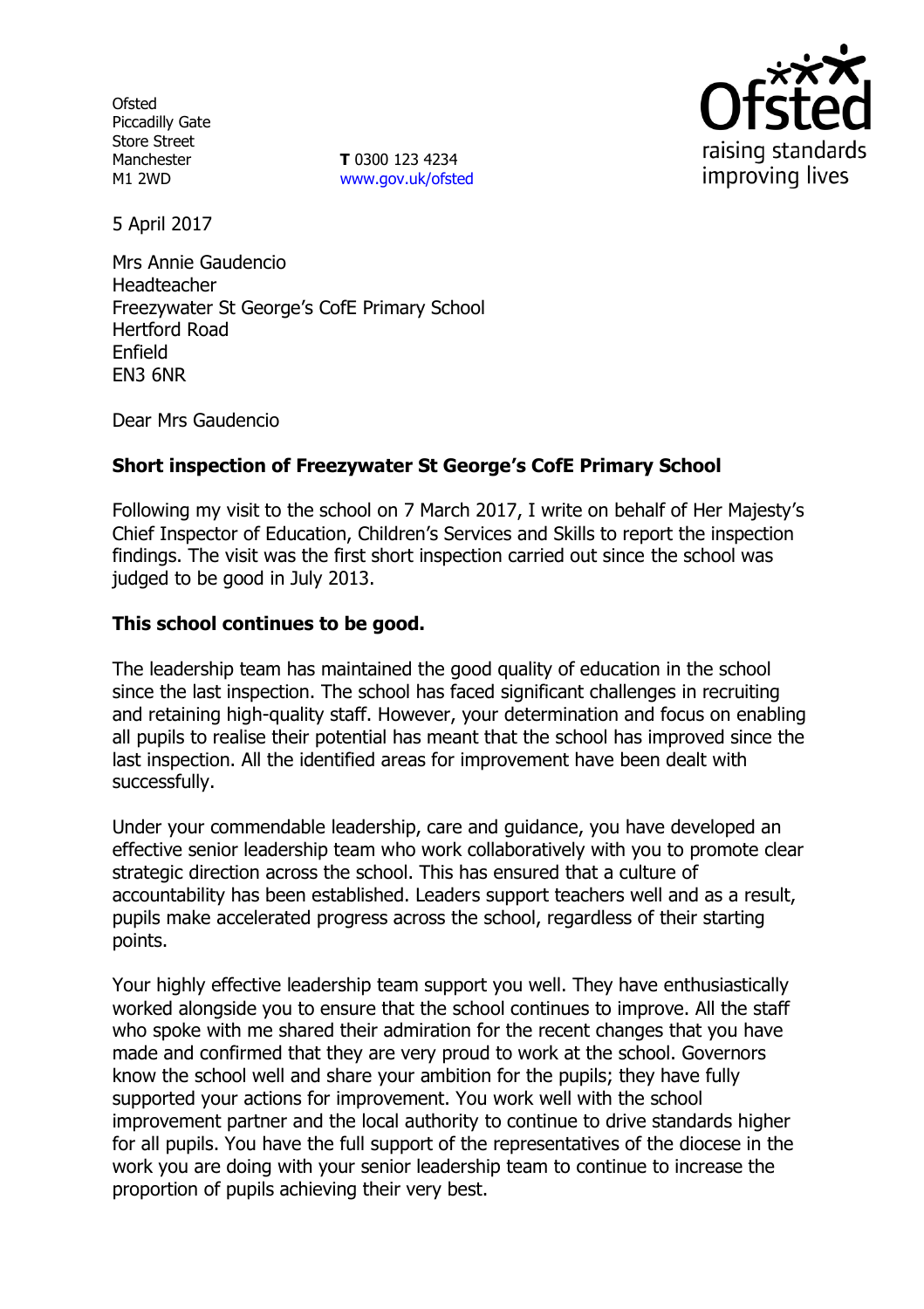

### **Safeguarding is effective.**

The leadership team has ensured that all safeguarding arrangements are fit for purpose and records are detailed and of high quality. You, your senior leaders and governors rightly give significant emphasis to safeguarding. Your commitment to enabling all pupils to do their very best means that their well-being and care is of a high quality. Safeguarding training is effective and thorough. Staff have a clear understanding of the different types of abuse and what to look out for in pupils' behaviour. They know how to refer their concerns and how to deal with any issues that arise. Governors are mindful of their responsibilities. The risk of pupils falling behind is minimised by the rigour of the procedures. Pupils were clear that they are taught about keeping themselves safe outside of school through assemblies, lessons and events such as anti-bullying week. For example, pupils noted that they had learned about how to keep themselves safe while using the internet or social media and how to report any concerns. They also said that internet safety was a regular topic in lessons. Pupils know who to turn to for advice if they have a problem.

# **Inspection findings**

- My first key line of enquiry focused on how effectively the teaching of phonics supports reading in the early years, key stage 1 and across the school. I found that school leaders have worked with governors to identify staff training needs in the teaching of phonics. Since the training update, there has been renewed confidence in the teaching of phonics. Staff now have the right level of skills to support pupils and as a result, pupils' progress has improved.
- The improved phonics teaching has resulted in more pupils being able to apply their skills to help them tackle new and difficult words. Teachers and other adults are ambitious for reading; they have forged good partnerships with parents and carers, encouraging daily home reading. They regularly check pupils' progress. As a result, pupils now make rapid progress in their phonics skills. For example, in key stage 1 there is a greater proportion of disadvantaged pupils and those who have special educational needs who are on track to meet expected standards this year. Nonetheless, pupils do not always have the opportunities to deepen their reading skills, including phonics, in other subjects across the curriculum.
- Leaders responsible for reading and writing across the school have rightly focused on improving pupils' speaking, vocabulary, and spelling and grammar skills. They have ensured that pupils develop and apply reading skills such as inference and deduction daily. This has accelerated the impact of reading across the curriculum and is enabling more pupils to write freely and widely across different subjects.
- My next key line of enquiry was the impact of leaders' actions to improve key stage 1 pupils' outcomes for disadvantaged pupils. I found that leaders and governors have successfully identified the priorities for improving pupils' outcomes in key stage 1 in the school's self-evaluation. Senior leaders have developed interventions and mapped out the needs of disadvantaged pupils. This means that attainment and progress gaps between groups are diminishing. Small groups of emerging disadvantaged pupils are targeted for phonics, reading and